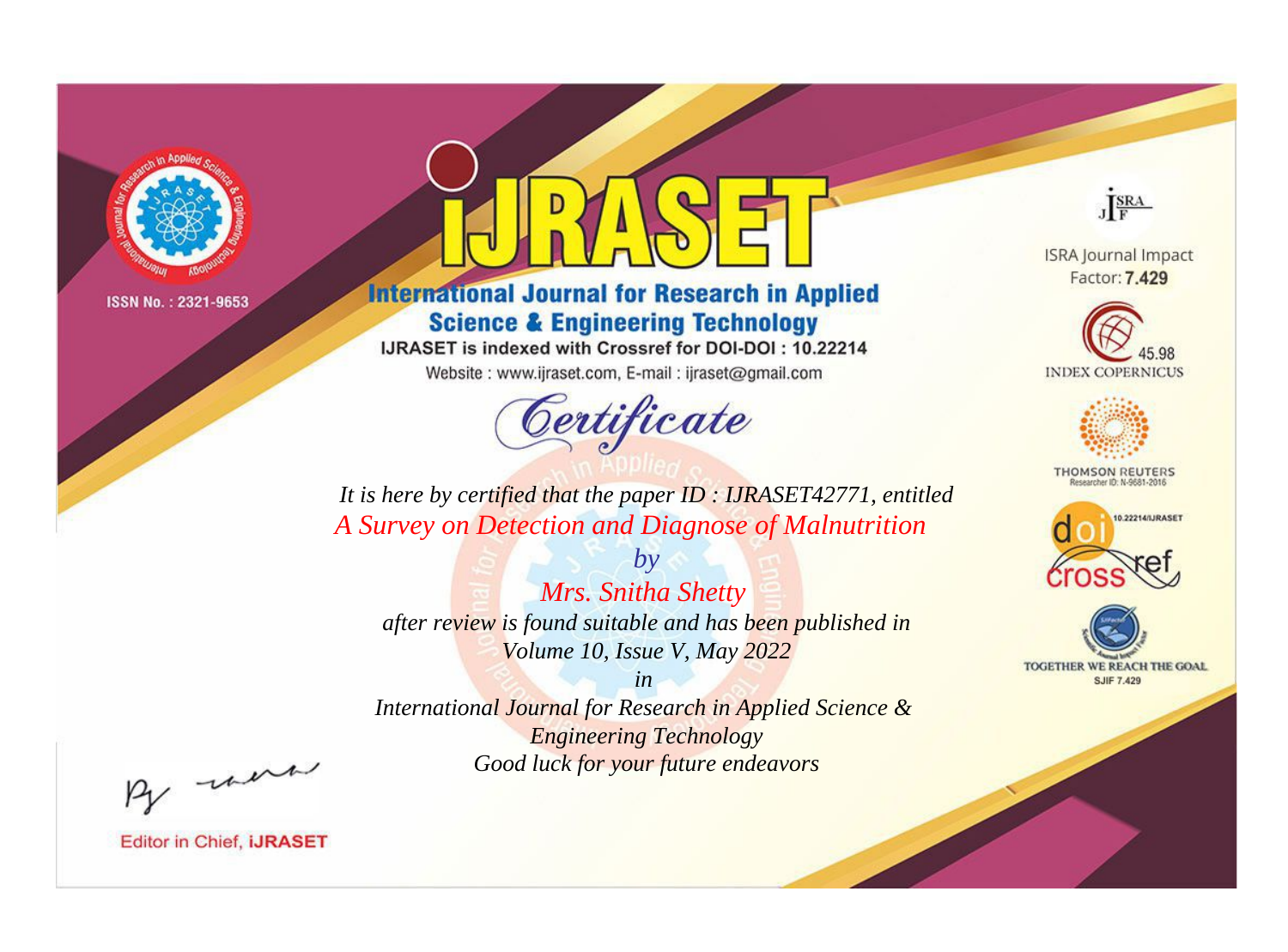

# **International Journal for Research in Applied Science & Engineering Technology**

IJRASET is indexed with Crossref for DOI-DOI: 10.22214

Website: www.ijraset.com, E-mail: ijraset@gmail.com



JERA

**ISRA Journal Impact** Factor: 7.429





**THOMSON REUTERS** 



TOGETHER WE REACH THE GOAL **SJIF 7.429** 

*It is here by certified that the paper ID : IJRASET42771, entitled A Survey on Detection and Diagnose of Malnutrition*

*by Lavita Gloria Lobo after review is found suitable and has been published in Volume 10, Issue V, May 2022*

*in* 

*International Journal for Research in Applied Science & Engineering Technology Good luck for your future endeavors*

By morn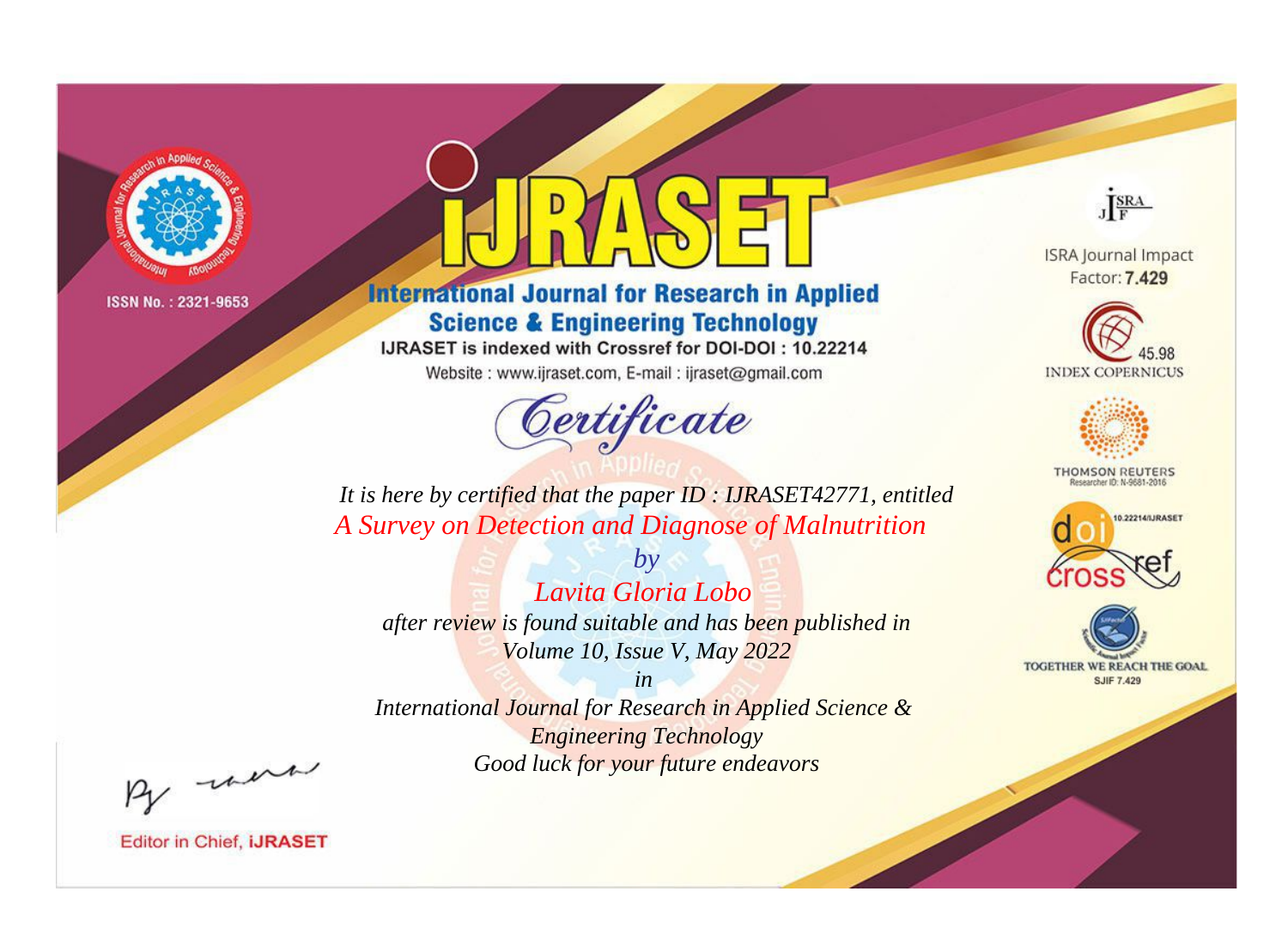

# **International Journal for Research in Applied Science & Engineering Technology**

IJRASET is indexed with Crossref for DOI-DOI: 10.22214

Website: www.ijraset.com, E-mail: ijraset@gmail.com



JERA

**ISRA Journal Impact** Factor: 7.429





**THOMSON REUTERS** 



TOGETHER WE REACH THE GOAL **SJIF 7.429** 

*It is here by certified that the paper ID : IJRASET42771, entitled A Survey on Detection and Diagnose of Malnutrition*

*Monisha D after review is found suitable and has been published in Volume 10, Issue V, May 2022*

*by*

*in* 

*International Journal for Research in Applied Science & Engineering Technology Good luck for your future endeavors*

By morn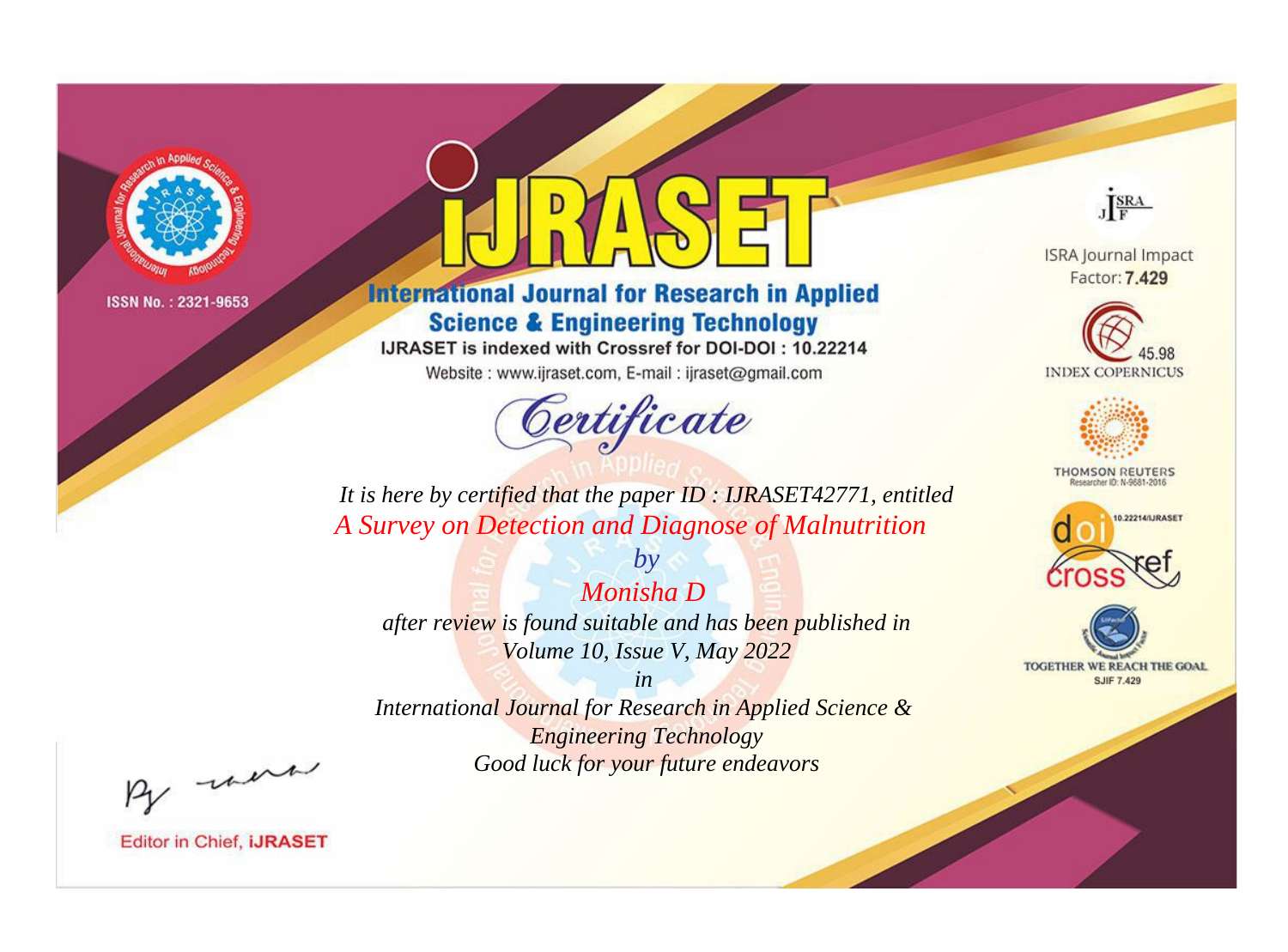

# **International Journal for Research in Applied Science & Engineering Technology**

IJRASET is indexed with Crossref for DOI-DOI: 10.22214

Website: www.ijraset.com, E-mail: ijraset@gmail.com



JERA

**ISRA Journal Impact** Factor: 7.429





**THOMSON REUTERS** 



TOGETHER WE REACH THE GOAL **SJIF 7.429** 

*It is here by certified that the paper ID : IJRASET42771, entitled A Survey on Detection and Diagnose of Malnutrition*

*Nidhi K after review is found suitable and has been published in Volume 10, Issue V, May 2022*

*by*

*in* 

*International Journal for Research in Applied Science & Engineering Technology Good luck for your future endeavors*

By morn